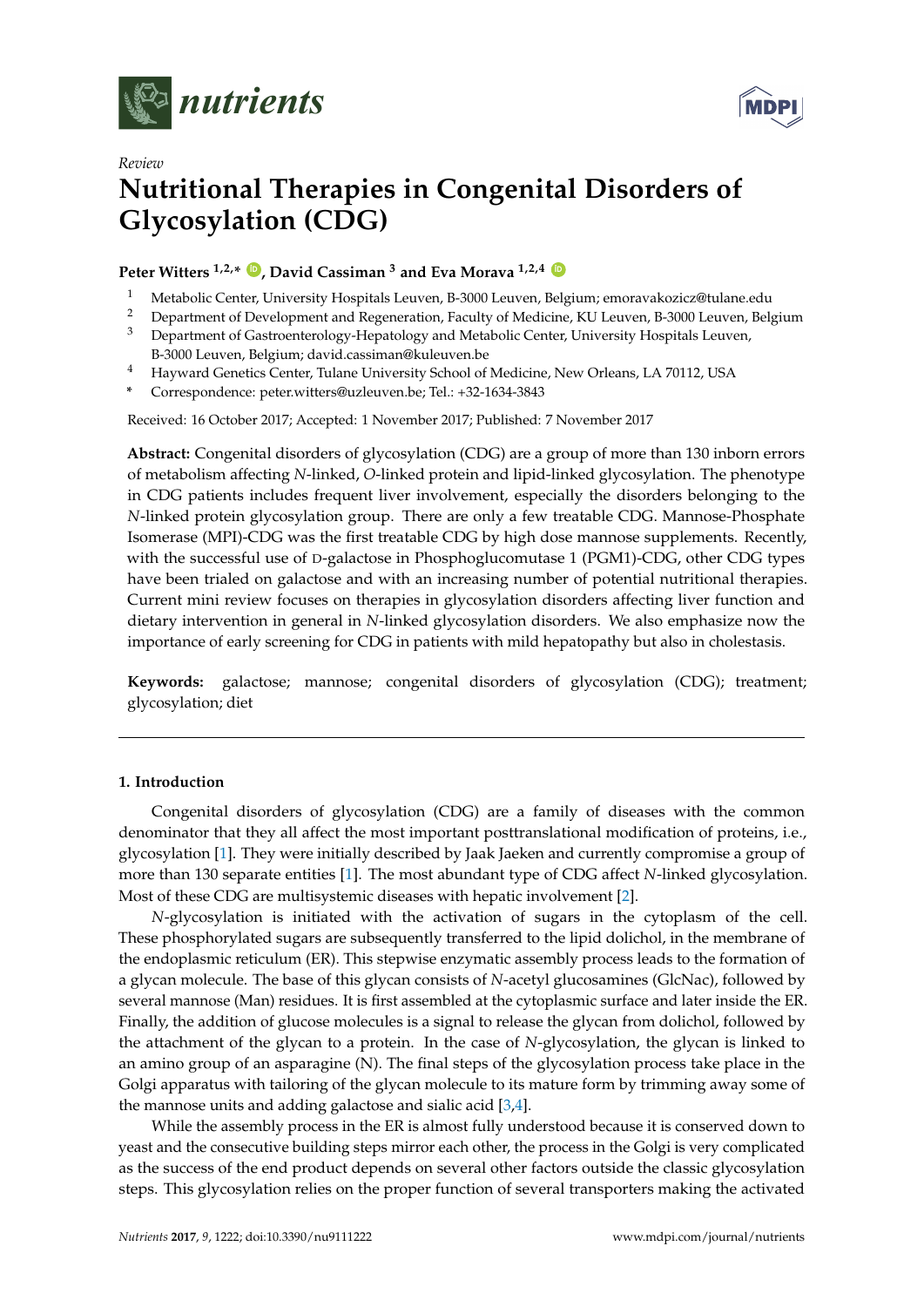sugars available for synthesis. Defects in Golgi proteins that affect the trafficking and the transport of glycoproteins throughout the Golgi (functioning for example in the transport of protons and trace elements) can also lead to hypoglycosylation [\[3\]](#page-7-2). This is a rapidly growing family of newly described CDG [\[1,](#page-7-0)[5\]](#page-7-4).

The diagnosis of *N*-linked glycosylation disorders is made by serum transferrin isoelectric focusing, or mass spectrometry of transferrin isoforms. Depending on whether the defect is localized in the cytoplasm or endoplasmic reticulum (E.R.) or in the Golgi compartment, a different pattern can be observed, (type I and type II, respectively) [\[6\]](#page-7-5).

In *O*-linked glycosylation, the glycan is linked to the OH-group of serine or threonine. *O*-linked glycan defects are often tissue specific. The mucin type of *O*-glycosylation is Golgi related and frequently associated with *N*-linked glycosylation defects. It can be screened by isoelectric focusing of serum apolipoprotein C-III, that is only *O*-glycosylated [\[3\]](#page-7-2). A well-known group of tissue specific *O*-glycosylation defects are the dystroglycanopathies [\[1](#page-7-0)[,7\]](#page-7-6).

Glycosylphosphatidylinositol (GPI)-anchored glycosylation defects is a growing group of genetic disorders clinically characterized by intellectual disability and biochemically by hyperphosphatasia. GPI anchors attach a number of proteins, including alkaline phosphatase, to membranes. Hyperphopsphatasia reflects the inability of the ectoenzyme (alkaline phosphatase) to anchor to the membrane and hence this will continue to circulate causing the hyperphosphatasia [\[3\]](#page-7-2). Lipid linked glycosylation is also important for the correct anchoring of T-cell antigens. The best known GPI-anchor defect, paroxysmal nocturnal hemoglobinuria, is a somatic disorder [\[4,](#page-7-3)[7\]](#page-7-6).

In CDG there is an important role of the dolichol phosphate mutase (DPM) complex. This complex is involved in the activation of mannose. Activated mannose is needed in all three glycosylation pathways *N*-linked, *O*-linked, and GPI-anchored [\[3\]](#page-7-2). The DPM complex has three subunits (DPM1, DPM2 and DPM3). Genetic defects in the DPM complex result in severe multisystem phenotypes, with biochemical anomalies of all three pathways (combined glycosylation defects) [\[3\]](#page-7-2). The phenotype consists of typical *N*-glycosylation symptoms, such as seizures, microcephaly, strabismus and developmental disability, but also eye anomalies and brain migration defects, seen in the dystroglycanopathies [\[8\]](#page-7-7).

Liver disease is a feature of nearly all *N*-linked CDG. It mostly involves increased levels of transaminases (for example in the most prevalent CDG, PMM2-CDG). But sometimes it can manifest as hepatomegaly, cholestasis or liver failure. Histologically, liver fibrosis, ductal plate malformation, cirrhosis and steatosis have been observed. Especially the recently described CDG subtypes involving the Golgi can have liver disease, as their predominant feature (ATP6AP1-CDG, TMEM199-CDG and CCDC1115-CDG) [\[2,](#page-7-1)[9–](#page-7-8)[11\]](#page-7-9). In several *N*-linked CDG, liver transplantation has been necessary, due to progressive cirrhosis, for instance in MPI-CDG, or CCDC1115-CDG. Not only is transferrin, central to the diagnosis of *N*-linked CDG, produced by the liver, but so are a myriad of secreted and glycosylated proteins. For example, coagulation factors, except for factor VIII, are solely produced by the liver. In many CDG, there are disturbances of the coagulation profile. Usually this is due to a synthesis defect with decreased levels of factor IX, XI, protein C, antithrombin III and protein S, and also decreased glycosylation of these factors [\[12\]](#page-7-10).

Dietary therapy is an important intervention in CDG [\[13\]](#page-7-11). Only a few CGD subtypes are "treatable". This article focuses on the different treatment options in *N*-linked glycosylation disorders with liver involvement.

#### **2. Materials and Methods**

The present literature review started with the search of the Medline database, using PubMed as search engine (last accessed October 2017). AND and OR operators were used in the database search to combine the keywords "therapy", "treatment", "supplement" or "diet" in combination with CDG or the two common full names for CDG: (a) carbohydrate-deficient glycoprotein syndrome(s) and (b) congenital disorder(s) of glycosylation. For the search algorithm see Supplementary File S1.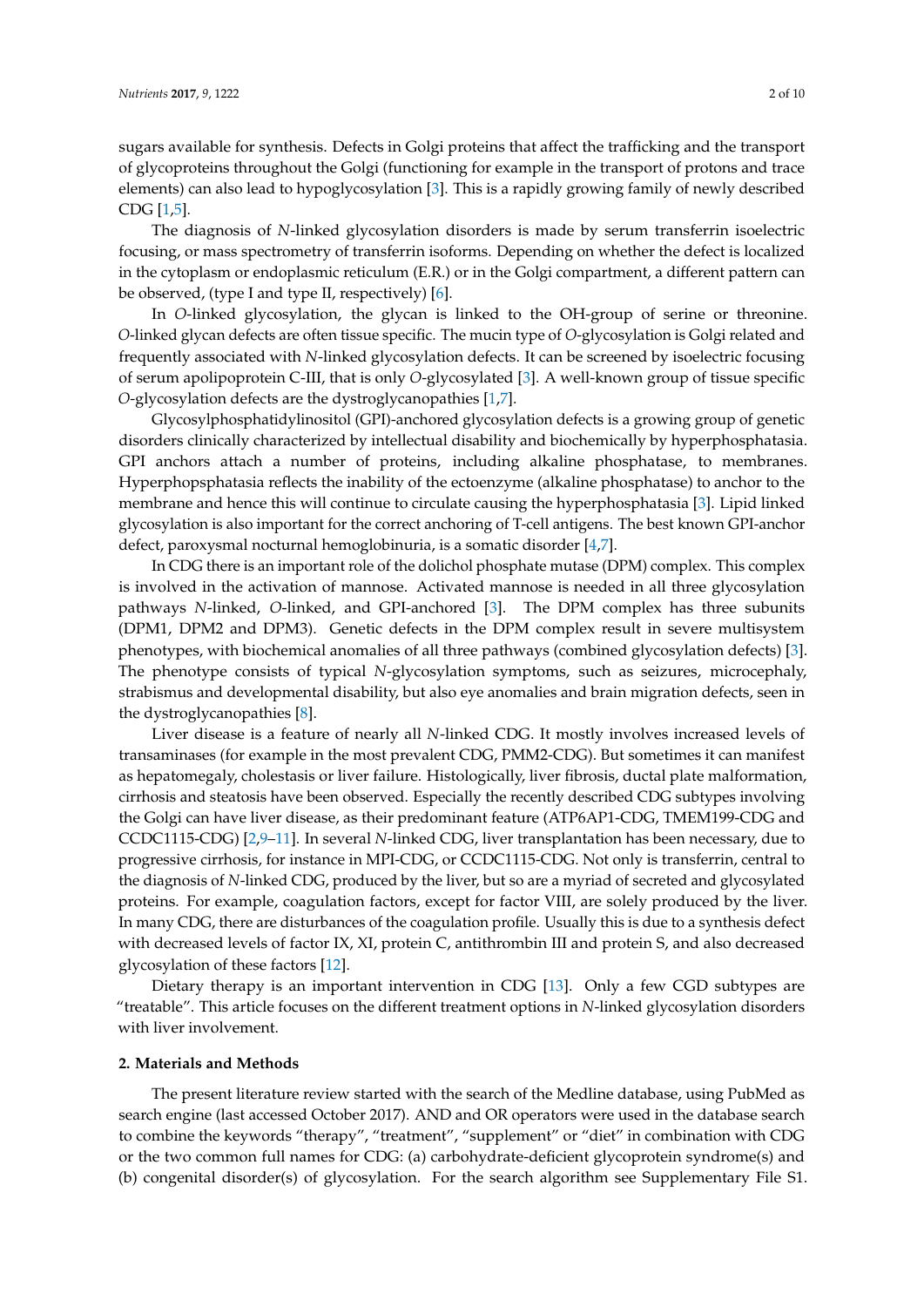Papers were included in present review if they contained information on potential nutritional treatments in CDG that are known to affect the liver. Additionally, clinical trials were searched on <www.ClincalTrials.gov> using the same keywords.

#### **3. Results**

Two hundreds and forty-three articles matching these search terms were identified. Selection of the articles on *N*-glycosylation and describing nutritional therapy in at least 1 patient or a relevant animal model. Forty-nine articles were selected for further study. This information was complemented with the information presented at the World CDG-conference 2017 and the registered trials on Clinicaltrials.gov.

## *3.1. Specific Dietary Therapies in Selected CDG Types*

<span id="page-2-0"></span>Several CDG were found to be (at least partially) treatable by nutritional interventions such as mannose, galactose, etc. (Table [1\)](#page-2-0).

|                                          | <b>PMM2-</b><br>CDG      | MPI-<br>CDG              | PGM1-<br>CDG             | <b>SLC</b><br>35A2-CDG   | <b>SLC39A8-</b><br><b>CDG</b> | <b>TMEM165-</b><br>CDG   |
|------------------------------------------|--------------------------|--------------------------|--------------------------|--------------------------|-------------------------------|--------------------------|
| Mannose                                  |                          |                          | $\overline{\phantom{0}}$ | $\overline{\phantom{0}}$ | $\overline{a}$                | $\overline{\phantom{0}}$ |
| Galactose                                | $\overline{\phantom{0}}$ | $\overline{a}$           |                          |                          |                               |                          |
| Frequent complex carbohydrate<br>feeding |                          | +/-                      |                          | $\overline{\phantom{0}}$ |                               | -                        |
| Manganese                                | $\overline{\phantom{0}}$ | $\overline{\phantom{0}}$ | $\overline{\phantom{0}}$ |                          |                               | $2*$                     |

**Table 1.** Specific dietary treatments in *N*-linked disorders of glycosylation.

Abbreviations: CDG: congenital disorders of glycosylation, PMM2: phosphomannomutase 2; MPI: Mannosephosphate Isomerase. \* Manganese only trialed in vitro, cautious use is potentially useful as oral therapy. X Clinically trialed dietary supplement with positive biochemical and clinical effects. +/− This therapy has shown beneficiary effect in some of the patients.

#### *3.2. Mannose in PMM2-CDG (MIM # 212065)*

PMM2-CDG is the first described CDG and is due to phosphomannomutase-2 (PMM2) deficiency. It has two clinical presentations. The neurological subtype presents with cerebellar atrophy with ataxia, intellectual disability, seizures, retinopathy, stroke like episodes and peripheral neuropathy [\[14\]](#page-8-0). The more severe and potentially lethal multisystem phenotype, also has organ involvement such as hepato-gastrointestinal (chronic diarrhea, protein-losing enteropathy, liver failure, cirrhosis), cardiac and kidney disease [\[15\]](#page-8-1). Liver involvement (mainly hepatomegaly and raised transaminases) is present in up to 50% of patients [\[2\]](#page-7-1).

Nutritional therapy has been considered and trialed in the past in these patients. In vitro, there was a clear improvement observed in the glycosylation pattern by treating patient fibroblast lines with mannose [\[16](#page-8-2)[,17\]](#page-8-3). However, clinically, based on multiple clinical reports (but no structural therapy trials), there has been no confirmed clinical improvement, nor biochemical improvement at the level of the defective glycosylation, in patients [\[17,](#page-8-3)[18\]](#page-8-4).

As of now we have to conclude that mannose therapy is not effective in PMM2-CDG. Evaluating the reported laboratory data in PMM2 deficient patients is also difficult, since in older patients, transferrin isoforms may normalize spontaneously, and in many patients with PMM2-CDG there is a gradual improvement of transaminases over time [\[15\]](#page-8-1), parallel with clinical stabilization. There is an absolute need for future nutritional therapeutic trials; ideally double blind randomized controlled trials, in PMM2-CDG.

#### *3.3. Mannose in MPI-CDG (MIM # 602579)*

MPI-CDG is longest known treatable CDG-type. It is characterized by bleeding diathesis, increased risk for thrombotic events, abnormal liver function, hyperinsulinism and chronic diarrhea.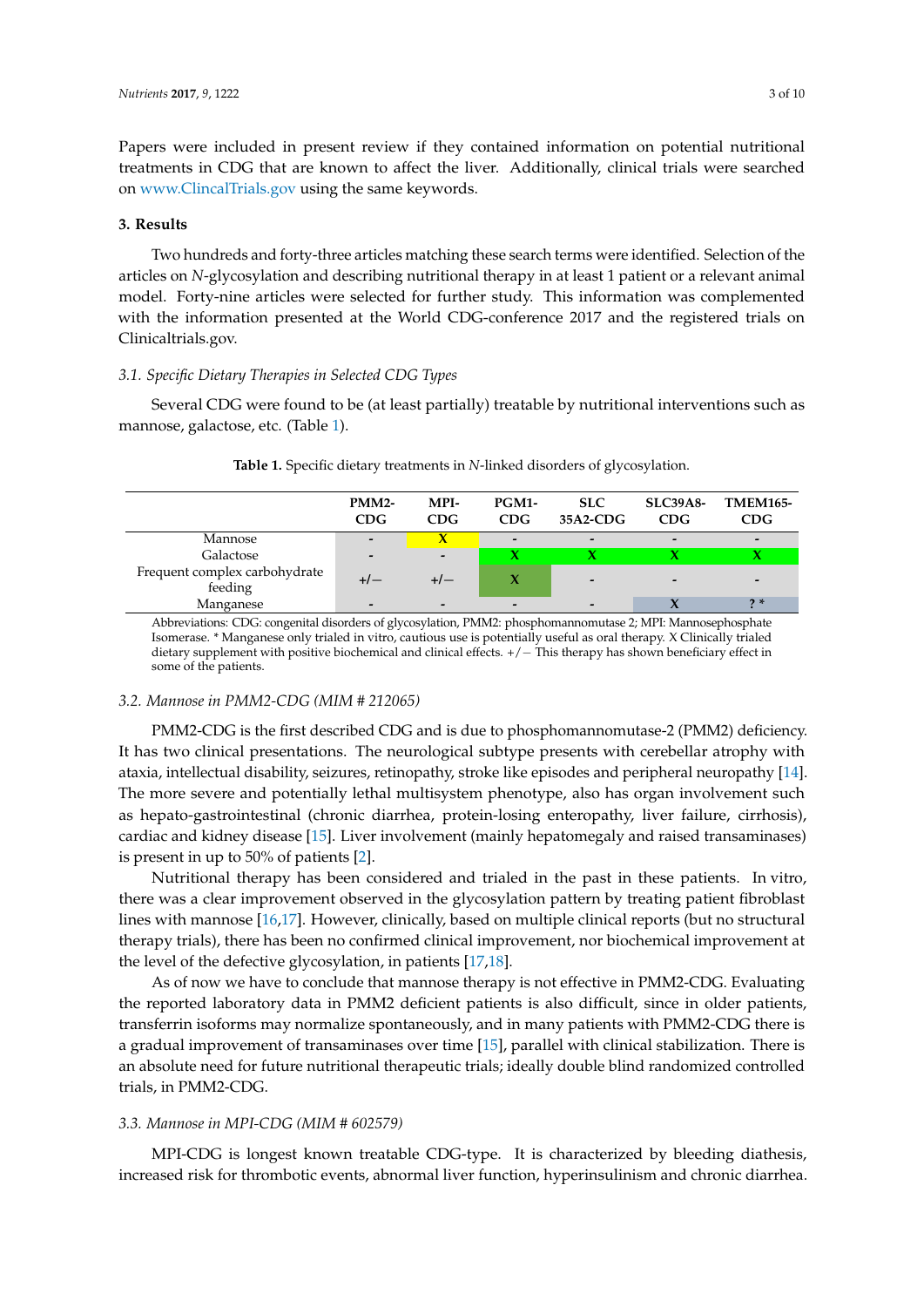Patients have a normal intellect. Transferrin analysis shows a type I pattern. On liver histology congenital hepatic fibrosis, microvesicular steatosis and fibrosis or cirrhosis has been documented.

Initial investigations showed successful restoration of glycosylation by mannose in vitro which was followed by compassionate use of mannose in MPI-CDG patients [\[19\]](#page-8-5). This is not surprising because mannose can be phosphorylated by the hexokinase so that the defective phophomannose isomerase (MPI) that converts fructose-6-phosphate to mannose-6-phosphate can be bypassed. The dose of 200 mg/kg 4–6 times/day was suggested to keep serum mannose levels high enough to alleviate endocrine abnormalities, coagulation defects and the chronic protein-losing enteropathy [\[19–](#page-8-5)[21\]](#page-8-6). In some of the patients, a higher dosage was needed for full recovery. In a low percentage of patients high doses of mannose led to hemolysis and jaundice. It can also lead to seizures [\[22\]](#page-8-7). Coagulation abnormalities and hyperinsulinism usually improve within a few weeks of mannose supplements, both on intravenous and on oral therapy. Chronic diarrhea may recur in exceptional cases. Mannose therapy does not prevent further hepatic injury and about 1/3 of the patients develop liver cirrhosis, sometimes requiring liver transplantation [\[21](#page-8-6)[,23\]](#page-8-8). Formal placebo-controlled clinical studies of oral or IV mannose in MPI-CDG patients have not been performed so far, so the data is anecdotal.

#### *3.4. Galactose in PGM1-CDG (MIM # 614921)*

PGM1-CDG is a combined disorder of glycogenolysis, glycolysis and glycosylation. Most patients are born with a midline defect of the palate, cardiomyopathy and multiple laboratory abnormalities including abnormal coagulation, endocrine parameters and liver function tests. Hypoglycemia is partially due to hyperinsulinism and the abnormal glycogenolysis in patients. Short stature is associated with feeding difficulties. Patients have normal intellect [\[24\]](#page-8-9).

Phosphoglucomutase 1 (PGM1) deficiency is a unique glycosylation disorder showing a mixed type of glycosylation defect (type I/II). The most characteristic finding is decreased galactosylation additional to a global decrease in glycan synthesis. Based on the decreased number of galactose molecules in truncated glycans and the success of galactose supplements in vitro in patient fibroblasts, recently clinical trials were initiated to evaluate the success of galactose treatment in PGM1 patients [\[24\]](#page-8-9). Pilot studies showed an improvement in liver transaminases, coagulation factors (antithrombin III and factor XI) and in a variable degree of endocrine parameters. The frequency of rhabdomyolysis decreased, however, the treatment did not affect muscle weakness and creatine kinase (CK) levels [\[25,](#page-8-10)[26\]](#page-8-11). A frequent complex carbohydrate rich diet remains necessary to keep blood glucose levels in the normal range in all patients. In three patients, transient tube feeding had been needed due to severe recurrent hypoglycemic episodes. The frequency of hypoglycemic episodes however did improve on D-galactose therapy.

#### *3.5. Galactose in SLC35A2-CDG (UDP-Galactose Transporter) (MIM # 300896)*

This CDG is due to a deficiency of the UDP-galactose transporter (solute carrier (SLC) 35A2) in the Golgi leading to a type II pattern on transferrin analysis. Clinically it manifests as an early infantile epilepsy with developmental delay, hypotonia, variable ocular anomalies, and brain malformations (cerebellar atrophy, delayed myelination and a thin corpus callosum) [\[27\]](#page-8-12). Many of the patients have a mosaic form of the mutation, not showing transferrin abnormalities. Non-mosaic patients have significant elevation of the transaminases.

In one patient, glycosylation could be nearly completely restored by galactose supplementation [\[28\]](#page-8-13). Although seizures tend to improve on galactose therapy, transaminases remain elevated (personal communication, European Metabolic Group conference 2016).

#### *3.6. Galactose in SLC39A8-CDG (Manganese transporter) (MIM # 616721)*

This type II CDG is a recently described multi-systemic neurodevelopmental disorder with phenotypes ranging from cranial synostosis, hypsarrhythmia and disproportionate dwarfism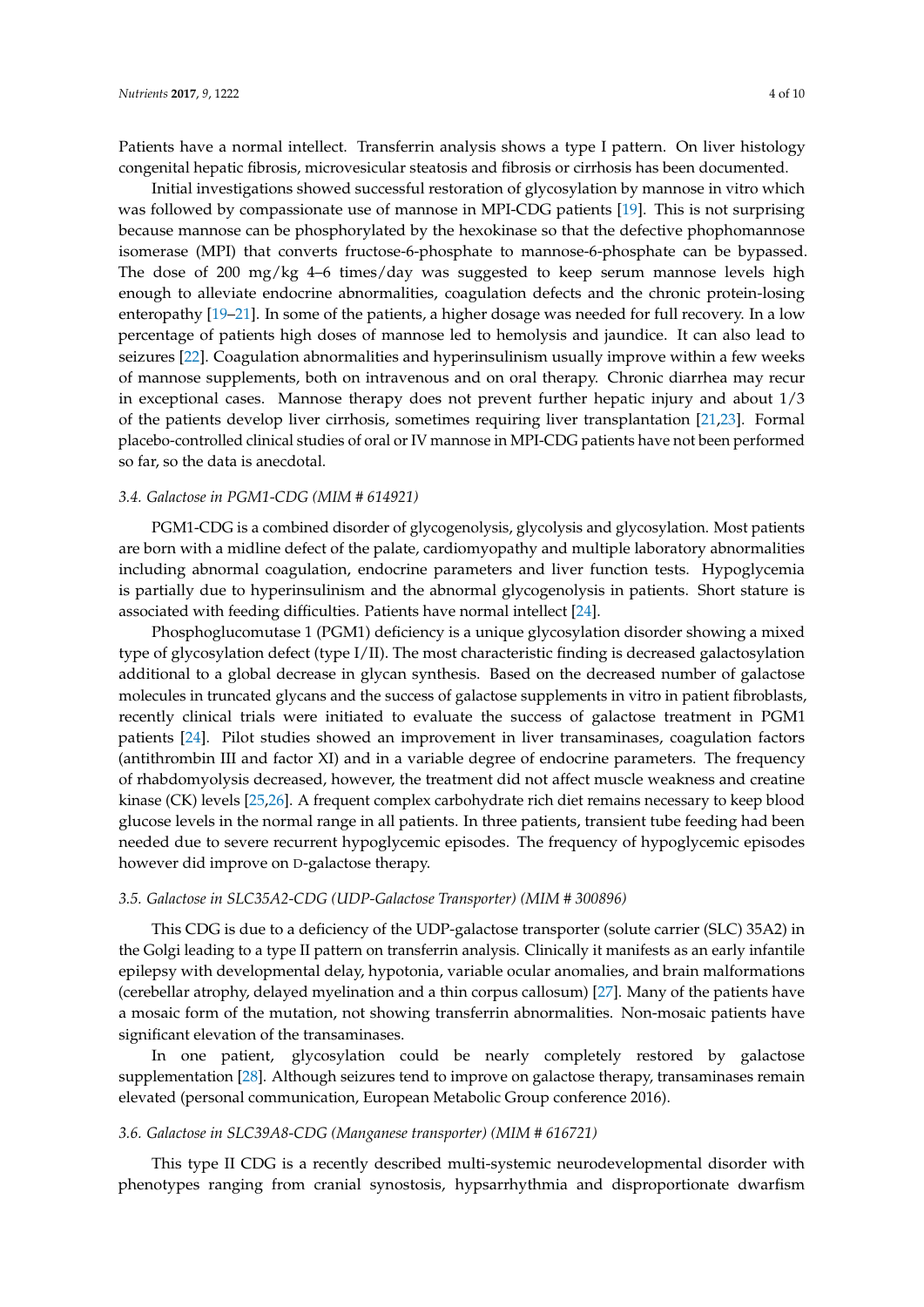to strabismus, cerebellar atrophy, hypotonia, intellectual disability and recurrent infections [\[1\]](#page-7-0). Liver transaminases can be chronically mildly elevated. SLC39A8 is required for the manganese homeostasis in the Golgi, where manganese is a cofactor of the β-1,4-Galactosyltransferase. Unsurprisingly, manganese supplementation [\[29\]](#page-8-14) and galactose supplementation [\[30,](#page-8-15)[31\]](#page-8-16) have been attempted. Galactose generally improves glycosylation and high dose manganese treats the epilepsy.

### *3.7. Galactose in TMEM165-CDG (MIM # 614727)*

TMEM165-CDG, a type II CDG, combines impaired *N* and *O*-glycosylation and manifests with striking osseous changes as epiphyseal, metaphyseal, and diaphyseal dysplasia. Other features that accompany this peculiar skeletal phenotype are muscular hypotrophy, fat excess, partial growth hormone deficiency, and, in some patients, episodes of unexplained fever. Biochemically there is a mild to moderate increases of serum transaminases (particularly of aspartate transaminase (AST)), CK, and lactate dehydrogenase (LDH), as well as decreased coagulation factors VIII, IX, XI, and protein C [\[32](#page-9-0)[,33\]](#page-9-1).

Galactose therapy has very recently shown to be beneficial in patient fibroblasts improved glycosylation as well as biochemical parameters (blood coagulation) [\[5\]](#page-7-4). This could be due to an upregulation of manganese dependent transferases in the Golgi, such as B4GALT1 (β-1,4-Galactosyltransferase 1).

#### *3.8. General Symptom Directed Dietary Therapy in CDG*

Next to the specific treatment of several *N*-linked CDG, there are also nutritional treatments of certain syndromes that are often present in CDG.

For instance, hyperinsulism is a well-known feature of MPI-CDG, PGM1-CDG and PMM2-CDG. This can be treated by dietary interventions, such as using foods with a low glycemic index, nocturnal tube feeding and the use of uncooked corn-starch in children above 1 year of age [\[25\]](#page-8-10). Most patients need additional diazoxide therapy [\[25\]](#page-8-10).

There is often a component of failure to thrive in CDG patients. In these patients complimentary feeding and tube feeding can be necessary. Moreover, an elementary diet can prove to be useful.

Protein losing enteropathy is a main feature of MPI-CDG but can also be present in the most prevalent CDG (PMM2-CDG). In some patients lymphangiectasia have been documented and a MCT diet has shown to be useful [\[12](#page-7-10)[,34\]](#page-9-2). Somatostatin treatment is an additional non-nutritional intervention.

MAN1B1-CDG is the only known CDG (type II) that is known to be associated with obesity in addition to slight facial dysmorphism and psychomotor retardation [\[35\]](#page-9-3). In this CDG, caloric restriction can be necessary.

Similar to MELAS (mitochondrial encephalomyopathy, lactic acidosis, and stroke-like episodes) syndrome, L-arginine has been used to treat stroke-like episodes in CDG. L-arginine could improve NO production and hence vasodilation in these patients (personal communications, Prof P de Lonlay). However, no formal trials have been performed.

In CDG presenting with cholestasis (such as ALG8-CDG, COG6-CDG, COG7-CDG, CCDC115-CDG and ATP6AP1-CDG), nutritional interventions such as in other causes of cholestasis can be necessary [\[2\]](#page-7-1). These entail the supplementation of fat-soluble vitamins and MCT (medium-chain triglycerides) that are more easily absorbed in the absence of bile [\[36\]](#page-9-4).

In pediatric neurology, the ketogenic diet has proven to be useful in controlling refractory seizures [\[37\]](#page-9-5). In CDG refractory seizure are rare, but the ketogenic diet could also be used. One issue complicating this is the occurrence of hyperinsulinism in some CDG often leading to hypoglycemia [\[15\]](#page-8-1) while on the ketogenic diet as this contains a low amount of carbohydrates [\[37\]](#page-9-5).

Dietary treatment of CDG has been mostly successful with the traditional method (fructose and lactose restrictions), however no clinical trial is available about the efficacy of this diet. Alcohol use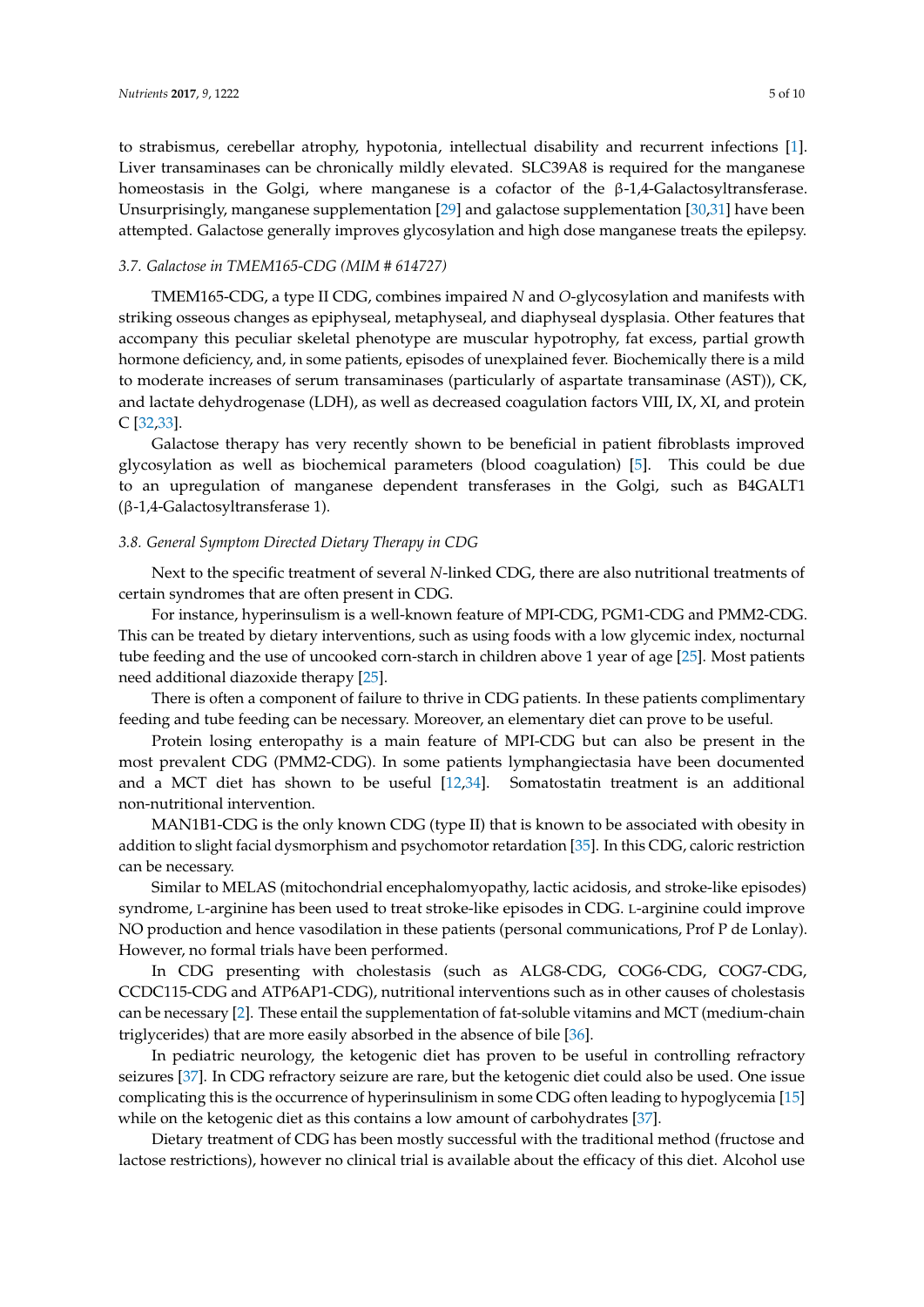worsens the liver phenotype in CDG significantly, and oppresses lipid linked oligosaccharide synthesis. The alcohol-related glycosylation abnormality is reversible.

#### **4. Discussion**

Congenital Disorders of Glycosylation are usually multisystem disorders, mostly affecting the central nervous system, in addition to diverse laboratory anomalies. *N*-linked glycosylation defects are always affecting liver function, leading to abnormal synthesis of secretory proteins, including albumin, hormone transporters, and coagulation and anticoagulation factors, partially due to abnormal synthetic function of the liver, but also due to a disturbed glycosylation and insufficient posttranslational regulation of important functional proteins [\[12\]](#page-7-10). Alpha 1 antitrypsin, ceruloplasmine and other liver proteins are frequently abnormal. Liver transaminase levels are almost always elevated, although spontaneous recovery is common. Hepatomegaly is uncommon and only a few *N*-linked disorders lead to cholestasis, fibrosis or cirrhosis [\[2](#page-7-1)[,9\]](#page-7-8).

Jaundice is rarely present. In fact, only two recently described disorders (CCDC115-CDG and ATP6VAP1-CDG) are cholestatic conditions. In addition, some patients had to undergo liver transplantation [\[9](#page-7-8)[,10\]](#page-7-12).

This is also the case for MPI-CDG, where a cryptogenic liver disease can progress to liver cirrhosis without overt symptoms, even on successful dietary therapy.

The biochemical background of dietary monosaccharide therapy in CDG is not completely understood. Mannose therapy has been for long the only treatment in Mannose-Phosphate Isomerase (MPI) deficiency. The background of the therapy is that the enzyme block in MPI-CDG does not allow producing sufficient amount of mannose-6-phosphate for the endoplasmic reticulum (ER) related glycosylation. Using a very high concentration of mannose, administered every 4 hours, could salvage this [\[20\]](#page-8-17). By this concentration mannose can be directly activated (phosphorylated) by hexokinase. This phosphorylation step requires a higher than physiologic concentration of mannose since the enzyme's natural substrate is glucose, and hexokinase is only moonlighting in this reaction under these conditions. Mannose supplements unfortunately do not solve the clinical problem in PMM2 deficiency where a lack of mannose-1-phosphate makes further mannose activation impossible [\[38\]](#page-9-6). Experimental treatments in fibroblasts using chemically disguised mannose-1-phosphate are ongoing [\[13\]](#page-7-11).

The theory behind oral galactose treatment is different. In SLC35A2-CDG the galactose transporter appears to be upregulated by excess of galactose, which leads to an increase in galactose transport to the Golgi in vitro [\[28\]](#page-8-13). This mechanism is similar to that seen by defects of the fucose transporter SLC35A1 (SLC35A1-CDG), which also shows an improved function on oral fucose therapy, with improving glycosylation. In both cases, transferrin glycosylation increases significantly but also some of the clinical features improve [\[13\]](#page-7-11).

Galactose mode of action is different in PGM1-CDG. The hypothesis is that increasing galactose concentrations in blood increase galactose-1-phosphate and UDP-galactose levels, which restore the altered balance within abnormal nucleotide sugar pools. This would improve hypogalactosylation in the Golgi. Interestingly, in some unknown way, galactose supports the ER related glycosylation as well in PGM1 deficiency, where it has been shown that lipid linked oligosaccharide synthesis is arrested, but recovers on in vitro galactose treatment [\[24](#page-8-9)[–26\]](#page-8-11). Galactose might offer extra energy substrate for patients, since some of the adults with PGM1 deficiency also show an improvement of their muscle disease [\[39\]](#page-9-7).

In TMEM165, galactose's positive effect is suspected secondary through B4GALT1, a Golgi enzyme, which is both manganese and galactose concentration sensitive. TMEM165 defect leads to abnormal manganese transport to the Golgi, affecting Golgi oligotransferases, which apparently improve their function with extra galactose, and increase galactosylation [\[5\]](#page-7-4). This is similar to galactose effect in SCLA39A8-CDG, providing manganese for the Golgi, and also for B4GALT1, where both manganese and galactose therapy restores glycosylation, however a cautiously administered high dose of oral manganese therapy is clinically more efficient [\[29\]](#page-8-14).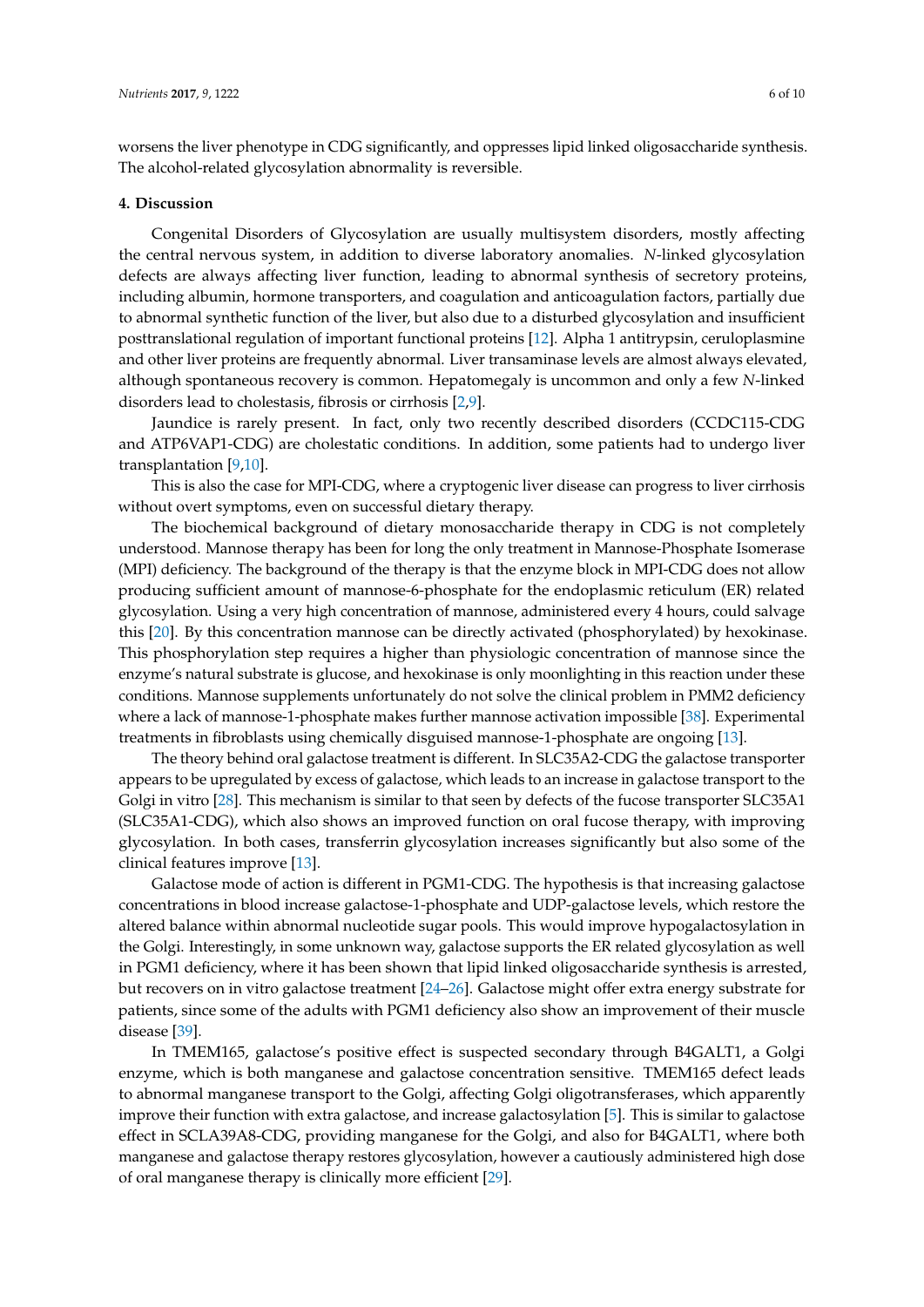Dietary intervention is an evolving and increasingly used therapy in CDG. More and more subtypes are trialed on monosaccharide supplementation, due to the relatively high safety, especially compared to experimental drug trials, and the ease of supplementation. Monosaccharides can be mixed with any type of food and usually have a pleasant, if any taste. Previous experience with monosaccharide therapy in individual cases showed that increasing the concentration of specific monosaccharides can lead to an increase in Golgi availability. This has been demonstrated by improvement in galactosylation on galactose therapy in SLC35A2-CDG [\[27](#page-8-12)[,28\]](#page-8-13). Similar results were observed on fucose therapy in fucose transporter deficiency [\[40\]](#page-9-8). Based on these observations one should hypothesize a potential beneficial effect of sialic acid in SLC35A1-CDG, or of *N*-acetyl Glucosamine (GlcNAc) in SLC35A3-CDG as GlcNAc has been already used in the past safely in patients with different medical conditions, for example as supportive therapy in chronic osteoarthritis, as a health supplement. Oral sialic acid supplementation, however has not yet been proven to be efficient and its long acting form was recently withdrawn from clinical trials, due to not reaching any of the study end-points in GNE-CDG) [\[13\]](#page-7-11). The problem with the dietary use of sialic acid is that this molecule is not efficiently taken up by the cell and in the Golgi compartment as an oral therapy.

Additional dietary therapies could aim at increasing UDP concentrations in the cell, to have sufficient UDP available for the synthesis of UDP-sugars [\[24\]](#page-8-9). This novel approach has been successfully used in CAD-CDG [\[41\]](#page-9-9). This has not been systematically trialed in other CDGs. Other possible therapies include manganese supplementation in CDGs related to defective manganese transport, already shown to be effective in two cases of SLC39A8-CDG [\[29\]](#page-8-14), and manganese can be probably a potential adjuvant therapy for TMEM165-CDG [\[5\]](#page-7-4).

The question is, whether these dietary interventions are sufficient, and potentially the most efficient interventions in CDG? We learnt from the lesson on MPI-CDG, that mannose therapy is not only risky, when applied in higher doses, but also cannot prevent the progressive fibrotic liver disease in about one third of the patients [\[23\]](#page-8-8). Galactose therapy has beneficial effects in several CDGs but does not fully alleviate all clinical symptoms. The long term future of CDG therapy is most likely the use of activated monosaccharides instead of using single dietary sugars. In order to increase substrate concentrations, or supplement missing substrates, we should administer a more specific therapy by ingesting only a small amount of the active compound, compared to the currently used large amounts of simple sugars (in some cases 50  $g/m$  onosaccharide added to the diet daily). The efficacy of these novel potential drugs should be however carefully evaluated, for toxicity. The use of animal models is imperative instead of using cell culture models, since a successful cellular delivery of monosaccharides in fibroblasts does not mean that the oral supplementation would be effective [\[18](#page-8-4)[,38\]](#page-9-6).

#### **5. Conclusions**

In summary, in our current mini review we evaluated the different nutritional therapy options, associated with a positive effect on liver function in CDG. We believe this new type of nutritional therapy holds great promise for the future and over the last decade numerous CDG have been transformed to at least partially treatable disorders.

**Supplementary Materials:** The following are available online at [www.mdpi.com/2072-6643/9/11/1222/s1,](www.mdpi.com/2072-6643/9/11/1222/s1) File S1: Search algorithm used in Pubmed [\(https://www.ncbi.nlm.nih.gov/pubmed/\)](https://www.ncbi.nlm.nih.gov/pubmed/), accessed on 1 October 2017.

**Acknowledgments:** P.W. is supported by the clinical research fund, University Hospitals Leuven, Leuven, Belgium. E.M. and D.C. are recipients of the clinical investigatorship, FWO Flanders, Belgium.

**Author Contributions:** P.W., E.M. and D.C. conceived and designed the research; P.W., E.M. and D.C. analyzed the data; P.W., E.M. and D.C. wrote the paper.

**Conflicts of Interest:** The authors declare no conflict of interest.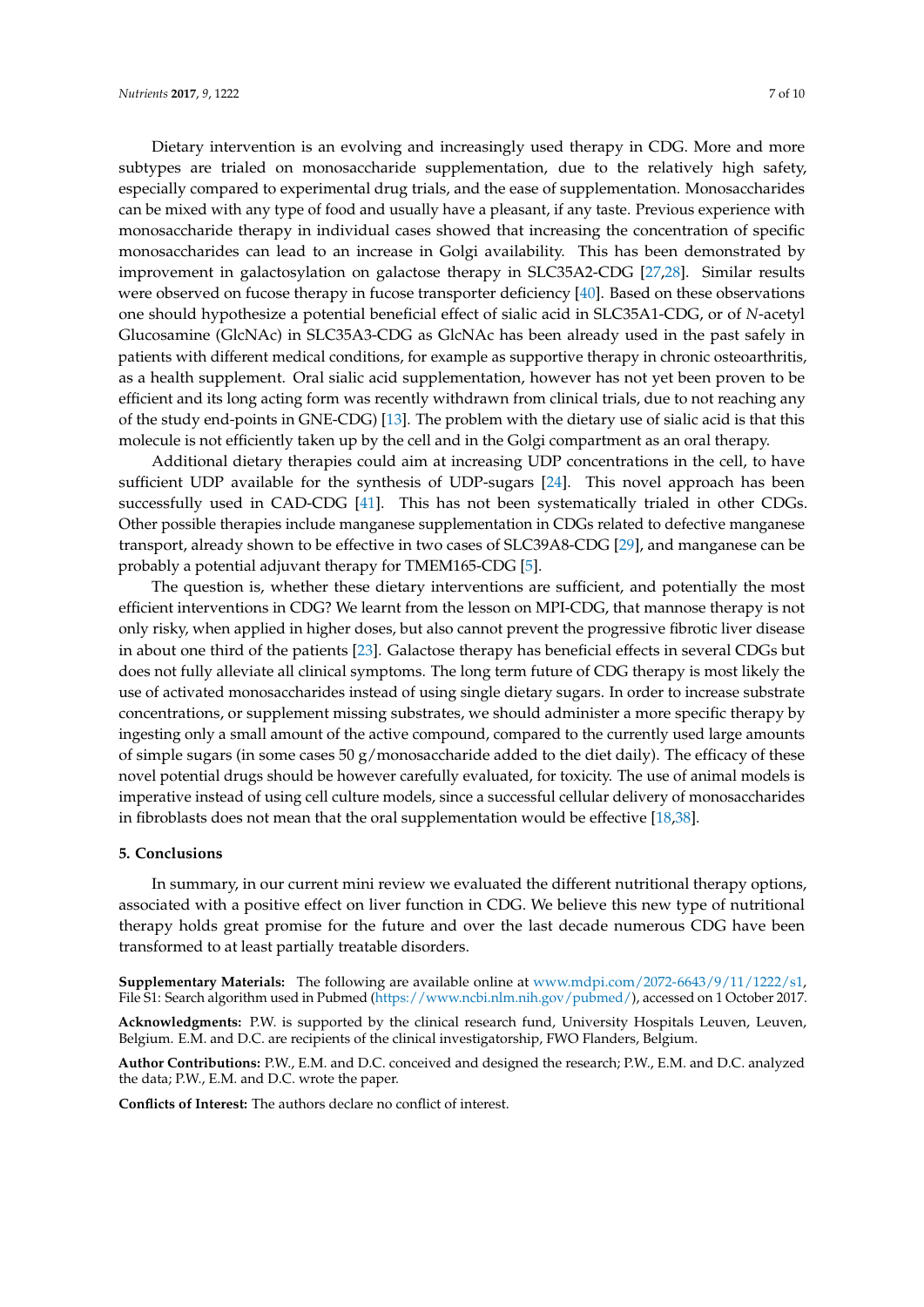## **Abbreviations**

| Congenital disorders of glycosylation                                      |
|----------------------------------------------------------------------------|
| Endoplasmic reticulum                                                      |
| N-acetyl glucosamines                                                      |
| Mannose                                                                    |
| Glycosylphosphatidylinositol                                               |
| Dolichol phosphate mutase                                                  |
| Phosphomannomutase-2                                                       |
| Phophomannose isomerase                                                    |
| Phosphoglucomutase 1                                                       |
| Creatine kinase                                                            |
| Solute carrier                                                             |
| Aspartate transaminase                                                     |
| Lactate dehydrogenase                                                      |
| Mitochondrial encephalomyopathy, lactic acidosis, and stroke-like episodes |
|                                                                            |

## **References**

- <span id="page-7-0"></span>1. Jaeken, J.; Peanne, R. What is new in CDG? *J. Inherit. Metab. Dis.* **2017**, *40*, 569–586. [\[CrossRef\]](http://dx.doi.org/10.1007/s10545-017-0050-6) [\[PubMed\]](http://www.ncbi.nlm.nih.gov/pubmed/28484880)
- <span id="page-7-1"></span>2. Marques-da-Silva, D.; Dos Reis Ferreira, V.; Monticelli, M.; Janeiro, P.; Videira, P.A.; Witters, P.; Jaeken, J.; Cassiman, D. Liver involvement in congenital disorders of glycosylation (CDG). A systematic review of the literature. *J. Inherit. Metab. Dis.* **2017**, *40*, 195–207. [\[CrossRef\]](http://dx.doi.org/10.1007/s10545-016-0012-4) [\[PubMed\]](http://www.ncbi.nlm.nih.gov/pubmed/28108845)
- <span id="page-7-2"></span>3. Witters, P.; Morava, E. Congenital disorders of glycosylation (CDG): Review. *eLS* **2016**, 1–6. [\[CrossRef\]](http://dx.doi.org/10.1002/9780470015902.a0026783)
- <span id="page-7-3"></span>4. Jaeken, J.; Hennet, T.; Matthijs, G.; Freeze, H.H. CDG nomenclature: Time for a change! *Biochim. Biophys. Acta* **2009**, *1792*, 825–826. [\[CrossRef\]](http://dx.doi.org/10.1016/j.bbadis.2009.08.005) [\[PubMed\]](http://www.ncbi.nlm.nih.gov/pubmed/19765534)
- <span id="page-7-4"></span>5. Morelle, W.; Potelle, S.; Witters, P.; Wong, S.; Climer, L.; Lupashin, V.; Matthijs, G.; Gadomski, T.; Jaeken, J.; Cassiman, D.; et al. Galactose supplementation in patients with tmem165-CDG rescues the glycosylation defects. *J. Clin. Endocrinol. Metab.* **2017**, *102*, 1375–1386. [\[CrossRef\]](http://dx.doi.org/10.1210/jc.2016-3443) [\[PubMed\]](http://www.ncbi.nlm.nih.gov/pubmed/28323990)
- <span id="page-7-5"></span>6. Lefeber, D.J.; Morava, E.; Jaeken, J. How to find and diagnose a CDG due to defective *N*-glycosylation. *J. Inherit. Metab. Dis.* **2011**, *34*, 849–852. [\[CrossRef\]](http://dx.doi.org/10.1007/s10545-011-9370-0) [\[PubMed\]](http://www.ncbi.nlm.nih.gov/pubmed/21739167)
- <span id="page-7-6"></span>7. Freeze, H.H. Congenital disorders of glycosylation: CDG-I, CDG-II, and beyond. *Curr. Mol. Med.* **2007**, *7*, 389–396. [\[CrossRef\]](http://dx.doi.org/10.2174/156652407780831548) [\[PubMed\]](http://www.ncbi.nlm.nih.gov/pubmed/17584079)
- <span id="page-7-7"></span>8. Barone, R.; Aiello, C.; Race, V.; Morava, E.; Foulquier, F.; Riemersma, M.; Passarelli, C.; Concolino, D.; Carella, M.; Santorelli, F.; et al. DPM2-CDG: A muscular dystrophy-dystroglycanopathy syndrome with severe epilepsy. *Ann. Neurol.* **2012**, *72*, 550–558. [\[CrossRef\]](http://dx.doi.org/10.1002/ana.23632) [\[PubMed\]](http://www.ncbi.nlm.nih.gov/pubmed/23109149)
- <span id="page-7-8"></span>9. Jansen, E.J.; Timal, S.; Ryan, M.; Ashikov, A.; van Scherpenzeel, M.; Graham, L.A.; Mandel, H.; Hoischen, A.; Iancu, T.C.; Raymond, K.; et al. ATP6AP1 deficiency causes an immunodeficiency with hepatopathy, cognitive impairment and abnormal protein glycosylation. *Nat. Commun.* **2016**, *7*, 11600. [\[CrossRef\]](http://dx.doi.org/10.1038/ncomms11600) [\[PubMed\]](http://www.ncbi.nlm.nih.gov/pubmed/27231034)
- <span id="page-7-12"></span>10. Jansen, J.C.; Cirak, S.; van Scherpenzeel, M.; Timal, S.; Reunert, J.; Rust, S.; Perez, B.; Vicogne, D.; Krawitz, P.; Wada, Y.; et al. CCDC115 deficiency causes a disorder of Golgi homeostasis with abnormal protein glycosylation. *Am. J. Hum. Genet.* **2016**, *98*, 310–321. [\[CrossRef\]](http://dx.doi.org/10.1016/j.ajhg.2015.12.010) [\[PubMed\]](http://www.ncbi.nlm.nih.gov/pubmed/26833332)
- <span id="page-7-9"></span>11. Jansen, J.C.; Timal, S.; van Scherpenzeel, M.; Michelakakis, H.; Vicogne, D.; Ashikov, A.; Moraitou, M.; Hoischen, A.; Huijben, K.; Steenbergen, G.; et al. TMEM199 deficiency is a disorder of Golgi homeostasis characterized by elevated aminotransferases, alkaline phosphatase, and cholesterol and abnormal glycosylation. *Am. J. Hum. Genet.* **2016**, *98*, 322–330. [\[CrossRef\]](http://dx.doi.org/10.1016/j.ajhg.2015.12.011) [\[PubMed\]](http://www.ncbi.nlm.nih.gov/pubmed/26833330)
- <span id="page-7-10"></span>12. Scott, K.; Gadomski, T.; Kozicz, T.; Morava, E. Congenital disorders of glycosylation: New defects and still counting. *J. Inherit. Metab. Dis.* **2014**, *37*, 609–617. [\[CrossRef\]](http://dx.doi.org/10.1007/s10545-014-9720-9) [\[PubMed\]](http://www.ncbi.nlm.nih.gov/pubmed/24831587)
- <span id="page-7-11"></span>13. Peanne, R.; de Lonlay, P.; Foulquier, F.; Kornak, U.; Lefeber, D.J.; Morava, E.; Perez, B.; Seta, N.; Thiel, C.; Van Schaftingen, E.; et al. Congenital disorders of glycosylation (CDG): Quo vadis? *Eur. J. Med. Genet.* **2017**. [\[CrossRef\]](http://dx.doi.org/10.1016/j.ejmg.2017.10.012) [\[PubMed\]](http://www.ncbi.nlm.nih.gov/pubmed/29079546)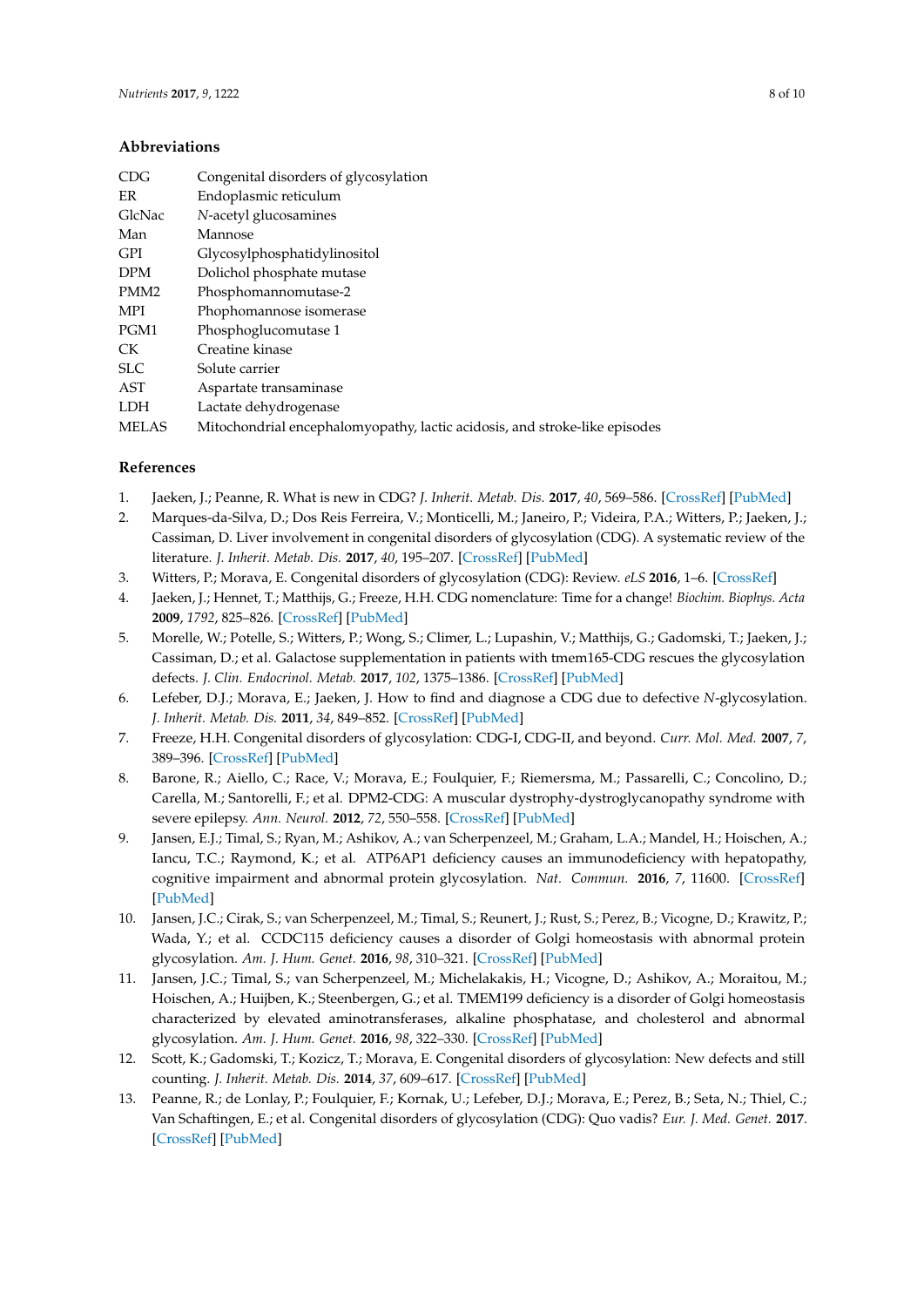- <span id="page-8-0"></span>14. De Diego, V.; Martinez-Monseny, A.F.; Muchart, J.; Cuadras, D.; Montero, R.; Artuch, R.; Perez-Cerda, C.; Perez, B.; Perez-Duenas, B.; Poretti, A.; et al. Longitudinal volumetric and 2D assessment of cerebellar atrophy in a large cohort of children with phosphomannomutase deficiency (PMM2-CDG). *J. Inherit. Metab. Dis.* **2017**. [\[CrossRef\]](http://dx.doi.org/10.1007/s10545-017-0028-4)
- <span id="page-8-1"></span>15. Schiff, M.; Roda, C.; Monin, M.L.; Arion, A.; Barth, M.; Bednarek, N.; Bidet, M.; Bloch, C.; Boddaert, N.; Borgel, D.; et al. Clinical, laboratory and molecular findings and long-term follow-up data in 96 french patients with PMM2-CDG (phosphomannomutase 2-congenital disorder of glycosylation) and review of the literature. *J. Med. Genet.* **2017**. [\[CrossRef\]](http://dx.doi.org/10.1136/jmedgenet-2017-104903) [\[PubMed\]](http://www.ncbi.nlm.nih.gov/pubmed/28954837)
- <span id="page-8-2"></span>16. Panneerselvam, K.; Freeze, H.H. Mannose corrects altered *N*-glycosylation in carbohydrate-deficient glycoprotein syndrome fibroblasts. *J. Clin. Investig.* **1996**, *97*, 1478–1487. [\[CrossRef\]](http://dx.doi.org/10.1172/JCI118570) [\[PubMed\]](http://www.ncbi.nlm.nih.gov/pubmed/8617881)
- <span id="page-8-3"></span>17. Kjaergaard, S.; Kristiansson, B.; Stibler, H.; Freeze, H.H.; Schwartz, M.; Martinsson, T.; Skovby, F. Failure of short-term mannose therapy of patients with carbohydrate-deficient glycoprotein syndrome type 1A. *Acta Paediatr.* **1998**, *87*, 884–888. [\[CrossRef\]](http://dx.doi.org/10.1111/j.1651-2227.1998.tb01556.x) [\[PubMed\]](http://www.ncbi.nlm.nih.gov/pubmed/9736238)
- <span id="page-8-4"></span>18. Mayatepek, E.; Kohlmuller, D. Mannose supplementation in carbohydrate-deficient glycoprotein syndrome type I and phosphomannomutase deficiency. *Eur. J. Pediatr.* **1998**, *157*, 605–606. [\[CrossRef\]](http://dx.doi.org/10.1007/s004310050889) [\[PubMed\]](http://www.ncbi.nlm.nih.gov/pubmed/9686827)
- <span id="page-8-5"></span>19. Harms, H.K.; Zimmer, K.P.; Kurnik, K.; Bertele-Harms, R.M.; Weidinger, S.; Reiter, K. Oral mannose therapy persistently corrects the severe clinical symptoms and biochemical abnormalities of phosphomannose isomerase deficiency. *Acta Paediatr.* **2002**, *91*, 1065–1072. [\[CrossRef\]](http://dx.doi.org/10.1111/j.1651-2227.2002.tb00101.x) [\[PubMed\]](http://www.ncbi.nlm.nih.gov/pubmed/12434892)
- <span id="page-8-17"></span>20. De Lonlay, P.; Seta, N. The clinical spectrum of phosphomannose isomerase deficiency, with an evaluation of mannose treatment for CDG-Ib. *Biochim. Biophys. Acta* **2009**, *1792*, 841–843. [\[CrossRef\]](http://dx.doi.org/10.1016/j.bbadis.2008.11.012) [\[PubMed\]](http://www.ncbi.nlm.nih.gov/pubmed/19101627)
- <span id="page-8-6"></span>21. Mention, K.; Lacaille, F.; Valayannopoulos, V.; Romano, S.; Kuster, A.; Cretz, M.; Zaidan, H.; Galmiche, L.; Jaubert, F.; de Keyzer, Y.; et al. Development of liver disease despite mannose treatment in two patients with CDG-Ib. *Mol. Genet. Metab.* **2008**, *93*, 40–43. [\[CrossRef\]](http://dx.doi.org/10.1016/j.ymgme.2007.08.126) [\[PubMed\]](http://www.ncbi.nlm.nih.gov/pubmed/17945525)
- <span id="page-8-7"></span>22. Schroeder, A.S.; Kappler, M.; Bonfert, M.; Borggraefe, I.; Schoen, C.; Reiter, K. Seizures and stupor during intravenous mannose therapy in a patient with CDG syndrome type 1b (MPI-CDG). *J. Inherit. Metab. Dis.* **2010**, *33* (Suppl. S3), S497–S502. [\[CrossRef\]](http://dx.doi.org/10.1007/s10545-010-9252-x) [\[PubMed\]](http://www.ncbi.nlm.nih.gov/pubmed/21240668)
- <span id="page-8-8"></span>23. Janssen, M.C.; de Kleine, R.H.; van den Berg, A.P.; Heijdra, Y.; van Scherpenzeel, M.; Lefeber, D.J.; Morava, E. Successful liver transplantation and long-term follow-up in a patient with MPI-CDG. *Pediatrics* **2014**, *134*, e279–e283. [\[CrossRef\]](http://dx.doi.org/10.1542/peds.2013-2732) [\[PubMed\]](http://www.ncbi.nlm.nih.gov/pubmed/24982104)
- <span id="page-8-9"></span>24. Tegtmeyer, L.C.; Rust, S.; van Scherpenzeel, M.; Ng, B.G.; Losfeld, M.E.; Timal, S.; Raymond, K.; He, P.; Ichikawa, M.; Veltman, J.; et al. Multiple phenotypes in phosphoglucomutase 1 deficiency. *N. Engl. J. Med.* **2014**, *370*, 533–542. [\[CrossRef\]](http://dx.doi.org/10.1056/NEJMoa1206605) [\[PubMed\]](http://www.ncbi.nlm.nih.gov/pubmed/24499211)
- <span id="page-8-10"></span>25. Morava, E. Galactose supplementation in phosphoglucomutase-1 deficiency; review and outlook for a novel treatable CDG. *Mol. Genet. Metab.* **2014**, *112*, 275–279. [\[CrossRef\]](http://dx.doi.org/10.1016/j.ymgme.2014.06.002) [\[PubMed\]](http://www.ncbi.nlm.nih.gov/pubmed/24997537)
- <span id="page-8-11"></span>26. Wong, S.Y.; Gadomski, T.; van Scherpenzeel, M.; Honzik, T.; Hansikova, H.; Holmefjord, K.S.B.; Mork, M.; Bowling, F.; Sykut-Cegielska, J.; Koch, D.; et al. Oral D-galactose supplementation in PGM1-CDG. *Genet. Med.* **2017**. [\[CrossRef\]](http://dx.doi.org/10.1038/gim.2017.41) [\[PubMed\]](http://www.ncbi.nlm.nih.gov/pubmed/28617415)
- <span id="page-8-12"></span>27. Kodera, H.; Nakamura, K.; Osaka, H.; Maegaki, Y.; Haginoya, K.; Mizumoto, S.; Kato, M.; Okamoto, N.; Iai, M.; Kondo, Y.; et al. De novo mutations in SLC35A2 encoding a UDP-galactose transporter cause early-onset epileptic encephalopathy. *Hum. Mutat.* **2013**, *34*, 1708–1714. [\[CrossRef\]](http://dx.doi.org/10.1002/humu.22446) [\[PubMed\]](http://www.ncbi.nlm.nih.gov/pubmed/24115232)
- <span id="page-8-13"></span>28. Dorre, K.; Olczak, M.; Wada, Y.; Sosicka, P.; Gruneberg, M.; Reunert, J.; Kurlemann, G.; Fiedler, B.; Biskup, S.; Hortnagel, K.; et al. A new case of UDP-galactose transporter deficiency (SLC35A2-CDG): Molecular basis, clinical phenotype, and therapeutic approach. *J. Inherit. Metab. Dis.* **2015**, *38*, 931–940. [\[CrossRef\]](http://dx.doi.org/10.1007/s10545-015-9828-6) [\[PubMed\]](http://www.ncbi.nlm.nih.gov/pubmed/25778940)
- <span id="page-8-14"></span>29. Park, J.H.; Hogrebe, M.; Fobker, M.; Brackmann, R.; Fiedler, B.; Reunert, J.; Rust, S.; Tsiakas, K.; Santer, R.; Gruneberg, M.; et al. SLC39A8 deficiency: Biochemical correction and major clinical improvement by manganese therapy. *Genet. Med.* **2017**. [\[CrossRef\]](http://dx.doi.org/10.1038/gim.2017.106) [\[PubMed\]](http://www.ncbi.nlm.nih.gov/pubmed/28749473)
- <span id="page-8-15"></span>30. Park, J.H.; Hogrebe, M.; Gruneberg, M.; DuChesne, I.; von der Heiden, A.L.; Reunert, J.; Schlingmann, K.P.; Boycott, K.M.; Beaulieu, C.L.; Mhanni, A.A.; et al. SLC39A8 deficiency: A disorder of manganese transport and glycosylation. *Am. J. Hum. Genet.* **2015**, *97*, 894–903. [\[CrossRef\]](http://dx.doi.org/10.1016/j.ajhg.2015.11.003) [\[PubMed\]](http://www.ncbi.nlm.nih.gov/pubmed/26637979)
- <span id="page-8-16"></span>31. Riley, L.G.; Cowley, M.J.; Gayevskiy, V.; Roscioli, T.; Thorburn, D.R.; Prelog, K.; Bahlo, M.; Sue, C.M.; Balasubramaniam, S.; Christodoulou, J. A SLC39A8 variant causes manganese deficiency, and glycosylation and mitochondrial disorders. *J. Inherit. Metab. Dis.* **2017**, *40*, 261–269. [\[CrossRef\]](http://dx.doi.org/10.1007/s10545-016-0010-6) [\[PubMed\]](http://www.ncbi.nlm.nih.gov/pubmed/27995398)